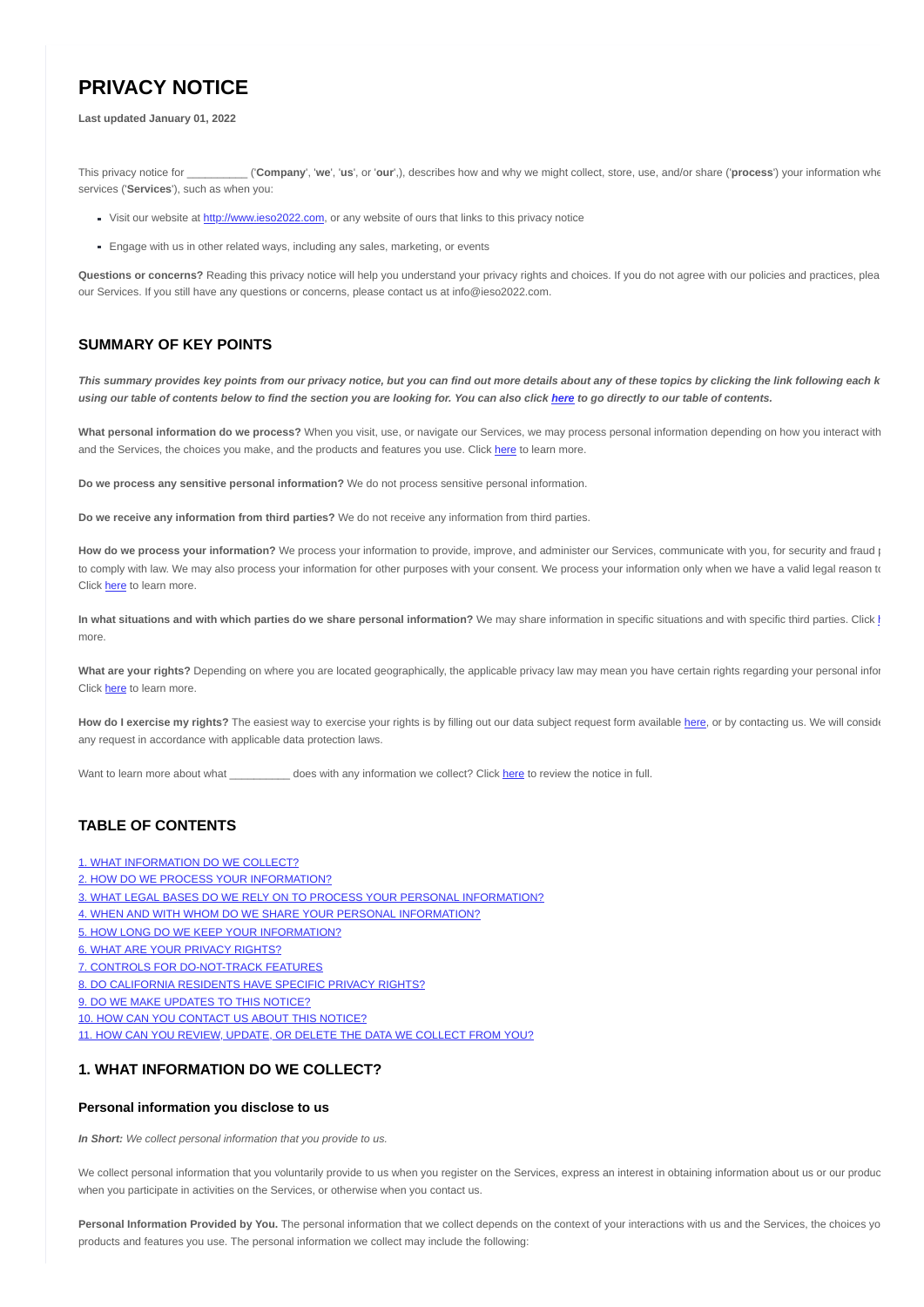- names
- **phone numbers**
- email addresses
- $m$  mailing addresses
- usernames
- **passwords**

**Sensitive Information.** We do not process sensitive information.

All personal information that you provide to us must be true, complete, and accurate, and you must notify us of any changes to such personal information.

### <span id="page-1-0"></span>**2. HOW DO WE PROCESS YOUR INFORMATION?**

In Short: We process your information to provide, improve, and administer our Services, communicate with you, for security and fraud prevention, and to comply with la *process your information for other purposes with your consent.*

**We process your personal information for a variety of reasons, depending on how you interact with our Services, including:**

- **To facilitate account creation and authentication and otherwise manage user accounts.** We may process your information so you can create and log in to y well as keep your account in working order.
- **To save or protect an individual's vital interest.** We may process your information when necessary to save or protect an individual's vital interest, such as to p

## <span id="page-1-1"></span>**3. WHAT LEGAL BASES DO WE RELY ON TO PROCESS YOUR INFORMATION?**

In Short: We only process your personal information when we believe it is necessary and we have a valid legal reason (i.e. legal basis) to do so under applicable law, l. *consent, to comply with laws, to provide you with services to enter into or fulfil our contractual obligations, to protect your rights, or to fulfil our legitimate business intere*

#### *If you are located in the EU or UK, this section applies to you.*

The General Data Protection Regulation (GDPR) and UK GDPR require us to explain the valid legal bases we rely on in order to process your personal information. As rely on the following legal bases to process your personal information:

- **Consent.** We may process your information if you have given us permission (i.e. consent) to use your personal information for a specific purpose. You can withd at any time. Click **here** to learn more.
- **Legal Obligations.** We may process your information where we believe it is necessary for compliance with our legal obligations, such as to cooperate with a law body or regulatory agency, exercise or defend our legal rights, or disclose your information as evidence in litigation in which we are involved.
- **Vital Interests.** We may process your information where we believe it is necessary to protect your yital interests or the yital interests of a third party, such as situal potential threats to the safety of any person.

#### *If you are located in Canada, this section applies to you.*

We may process your information if you have given us specific permission (i.e. express consent) to use your personal information for a specific purpose, or in situations permission can be inferred (i.e. implied consent). You can withdraw your consent at any time. Click [here](#page-2-5) to learn more.

In some exceptional cases, we may be legally permitted under applicable law to process your information without your consent, including, for example:

- If collection is clearly in the interests of an individual and consent cannot be obtained in a timely way
- For investigations and fraud detection and prevention
- For business transactions provided certain conditions are met
- If it is contained in a witness statement and the collection is necessary to assess, process, or settle an insurance claim
- For identifying injured, ill, or deceased persons and communicating with next of kin
- If we have reasonable grounds to believe an individual has been, is, or may be victim of financial abuse
- If it is reasonable to expect collection and use with consent would compromise the availability or the accuracy of the information and the collection is reasonable related to investigating a breach of an agreement or a contravention of the laws of Canada or a province
- If disclosure is required to comply with a subpoena, warrant, court order, or rules of the court relating to the production of records
- If it was produced by an individual in the course of their employment, business, or profession and the collection is consistent with the purposes for which the infor produced
- If the collection is solely for journalistic, artistic, or literary purposes
- If the information is publicly available and is specified by the regulations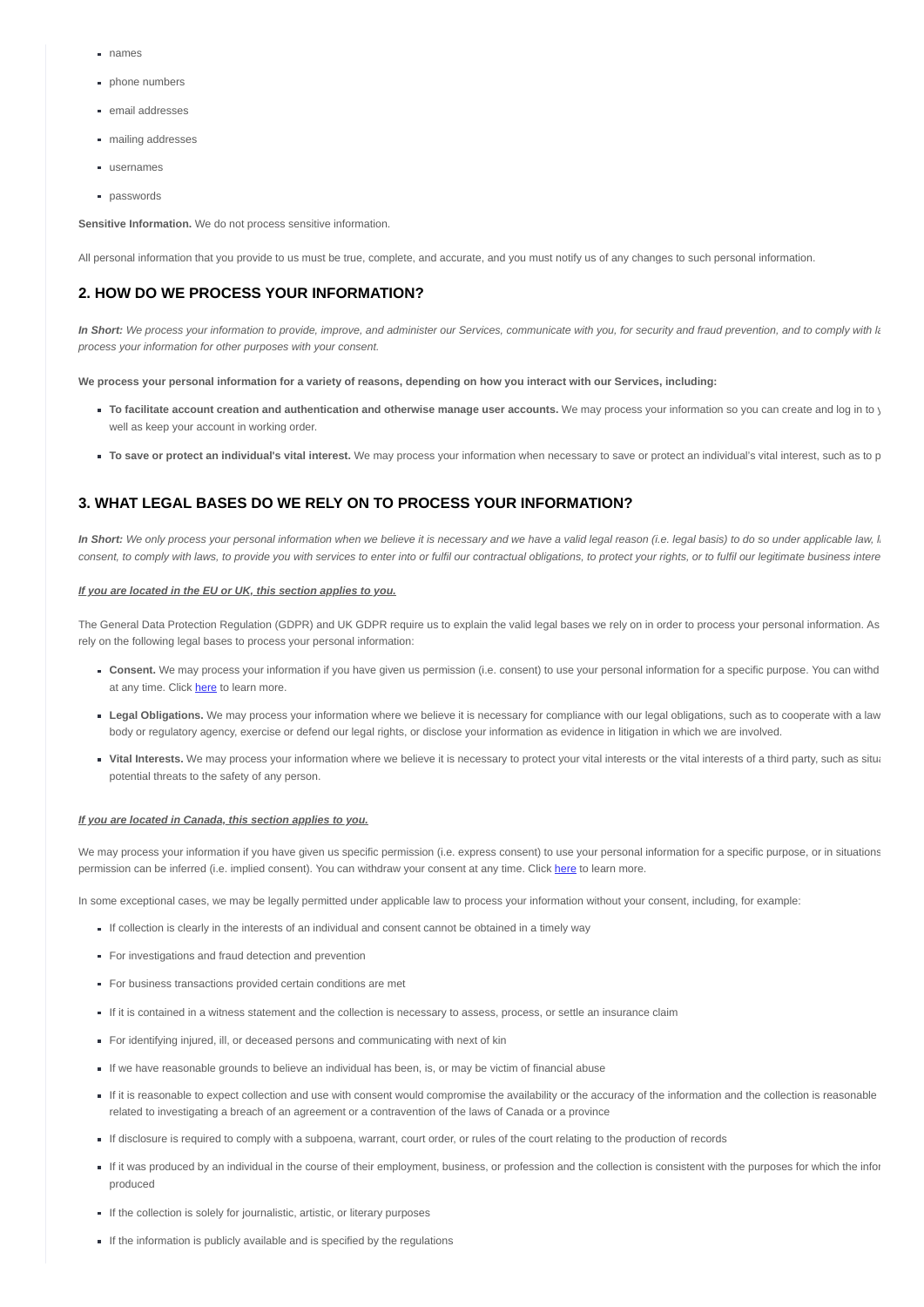### <span id="page-2-0"></span>**4. WHEN AND WITH WHOM DO WE SHARE YOUR PERSONAL INFORMATION?**

*In Short: We may share information in specific situations described in this section and/or with the following third parties.*

We may need to share your personal information in the following situations:

**Business Transfers.** We may share or transfer your information in connection with, or during negotiations of, any merger, sale of company assets, financing, or or a portion of our business to another company.

### <span id="page-2-2"></span>**5. HOW LONG DO WE KEEP YOUR INFORMATION?**

*In Short: We keep your information for as long as necessary to fulfil the purposes outlined in this privacy notice unless otherwise required by law.*

We will only keep your personal information for as long as it is necessary for the purposes set out in this privacy notice, unless a longer retention period is required or p (such as tax, accounting, or other legal requirements). No purpose in this notice will require us keeping your personal information for longer than six (6) months past the period of the user's account.

When we have no ongoing legitimate business need to process your personal information, we will either delete or anonymise such information, or, if this is not possible because your personal information has been stored in backup archives), then we will securely store your personal information and isolate it from any further processing possible.

# <span id="page-2-1"></span>**6. WHAT ARE YOUR PRIVACY RIGHTS?**

In Short: In some regions, such as the European Economic Area (EEA), United Kingdom (UK), and Canada, you have rights that allow you greater access to and contr *personal information. You may review, change, or terminate your account at any time.*

In some regions (like the EEA, UK, and Canada), you have certain rights under applicable data protection laws. These may include the right (i) to request access and o your personal information, (ii) to request rectification or erasure; (iii) to restrict the processing of your personal information; and (iv) if applicable, to data portability. In ce circumstances, you may also have the right to object to the processing of your personal information. You can make such a request by contacting us by using the contac provided in the section '[HOW CAN YOU CONTACT US ABOUT THIS NOTICE?](#page-5-1)' below.

We will consider and act upon any request in accordance with applicable data protection laws.

If you are located in the EEA or UK and you believe we are unlawfully processing your personal information, you also have the right to complain to your local data prote supervisory authority. You can find their contact details here: [https://ec.europa.eu/justice/data-protection/bodies/authorities/index\\_en.htm](https://ec.europa.eu/justice/data-protection/bodies/authorities/index_en.htm).

If you are located in Switzerland, the contact details for the data protection authorities are available here: <https://www.edoeb.admin.ch/edoeb/en/home.html>.

<span id="page-2-5"></span>**Withdrawing your consent:** If we are relying on your consent to process your personal information, which may be express and/or implied consent depending on the a [you have the right to withdraw your consent at any time. You can withdraw your consent at any time by contacting us by using the contact details provided in the section](#page-5-1) YOU CONTACT US ABOUT THIS NOTICE?' below.

However, please note that this will not affect the lawfulness of the processing before its withdrawal, nor when applicable law allows, will it affect the processing of your p information conducted in reliance on lawful processing grounds other than consent.

#### **Account Information**

If you would at any time like to review or change the information in your account or terminate your account, you can:

Contact us using the contact information provided.

Upon your request to terminate your account, we will deactivate or delete your account and information from our active databases. However, we may retain some inforr to prevent fraud, troubleshoot problems, assist with any investigations, enforce our legal terms and/or comply with applicable legal requirements.

If you have questions or comments about your privacy rights, you may email us at info@ieso2022.com.

### <span id="page-2-3"></span>**7. CONTROLS FOR DO-NOT-TRACK FEATURES**

Most web browsers and some mobile operating systems and mobile applications include a Do-Not-Track ('DNT') feature or setting you can activate to signal your privac to have data about your online browsing activities monitored and collected. At this stage no uniform technology standard for recognising and implementing DNT signals finalised. As such, we do not currently respond to DNT browser signals or any other mechanism that automatically communicates your choice not to be tracked online. online tracking is adopted that we must follow in the future, we will inform you about that practice in a revised version of this privacy notice.

### <span id="page-2-4"></span>**8. DO CALIFORNIA RESIDENTS HAVE SPECIFIC PRIVACY RIGHTS?**

*In Short: Yes, if you are a resident of California, you are granted specific rights regarding access to your personal information.*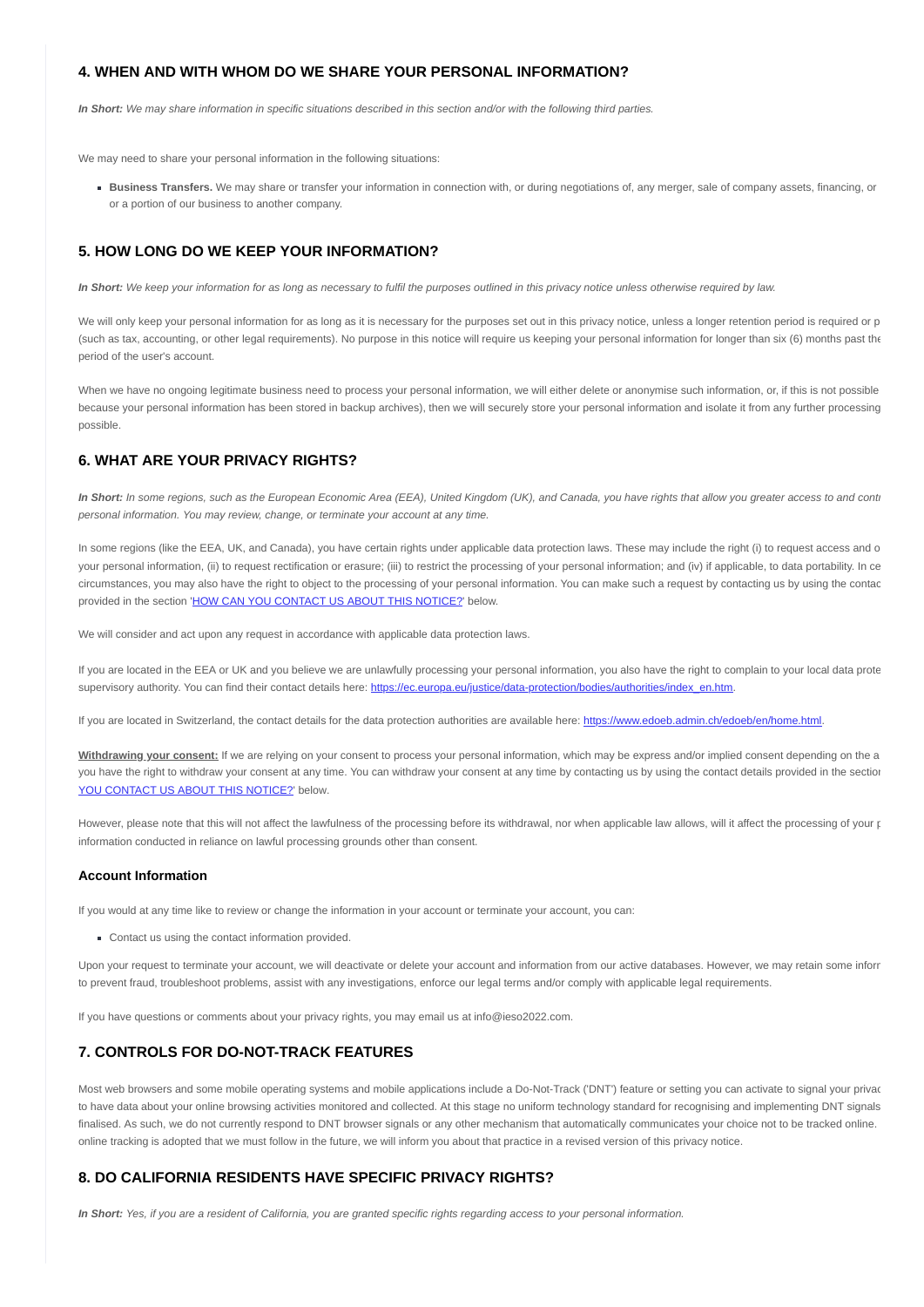California Civil Code Section 1798.83, also known as the 'Shine The Light' law, permits our users who are California residents to request and obtain from us, once a yea charge, information about categories of personal information (if any) we disclosed to third parties for direct marketing purposes and the names and addresses of all third which we shared personal information in the immediately preceding calendar year. If you are a California resident and would like to make such a request, please submi writing to us using the contact information provided below.

If you are under 18 years of age, reside in California, and have a registered account with Services, you have the right to request removal of unwanted data that you put Services. To request removal of such data, please contact us using the contact information provided below and include the email address associated with your account that you reside in California. We will make sure the data is not publicly displayed on the Services, but please be aware that the data may not be completely or comprehe removed from all our systems (e.g. backups, etc.).

#### **CCPA Privacy Notice**

The California Code of Regulations defines a 'resident' as:

(1) every individual who is in the State of California for other than a temporary or transitory purpose and (2) every individual who is domiciled in the State of California who is outside the State of California for a temporary or transitory purpose

All other individuals are defined as 'non-residents'.

If this definition of 'resident' applies to you, we must adhere to certain rights and obligations regarding your personal information.

#### **What categories of personal information do we collect?**

We have collected the following categories of personal information in the past twelve (12) months:

| Category                                                                                       | <b>Examples</b>                                                                                                                                                                                                | C |
|------------------------------------------------------------------------------------------------|----------------------------------------------------------------------------------------------------------------------------------------------------------------------------------------------------------------|---|
| A. Identifiers                                                                                 | Contact details, such as real name, alias, postal address, telephone or mobile contact<br>number, unique personal identifier, online identifier, Internet Protocol address, email address,<br>and account name |   |
| B. Personal information categories listed in the California<br><b>Customer Records statute</b> | Name, contact information, education, employment, employment history, and financial<br>information                                                                                                             |   |
| C. Protected classification characteristics under California or<br>federal law                 | Gender and date of birth                                                                                                                                                                                       |   |
| D. Commercial information                                                                      | Transaction information, purchase history, financial details, and payment information                                                                                                                          |   |
| E. Biometric information                                                                       | Fingerprints and voiceprints                                                                                                                                                                                   |   |
| F. Internet or other similar network activity                                                  | Browsing history, search history, online behaviour, interest data, and interactions with our and<br>other websites, applications, systems, and advertisements                                                  |   |
| G. Geolocation data                                                                            | Device location                                                                                                                                                                                                |   |
| H. Audio, electronic, visual, thermal, olfactory, or similar<br>information                    | Images and audio, video or call recordings created in connection with our business activities                                                                                                                  |   |
| I. Professional or employment-related information                                              | Business contact details in order to provide you our services at a business level or job title,<br>work history, and professional qualifications if you apply for a job with us                                |   |
| J. Education Information                                                                       | Student records and directory information                                                                                                                                                                      |   |
| K. Inferences drawn from other personal information                                            | Inferences drawn from any of the collected personal information listed above to create a<br>profile or summary about, for example, an individual's preferences and characteristics                             |   |

We may also collect other personal information outside of these categories instances where you interact with us in person, online, or by phone or mail in the context of:

Receiving help through our customer support channels;

- **Participation in customer surveys or contests; and**
- Facilitation in the delivery of our Services and to respond to your inquiries.

**How do we use and share your personal information?**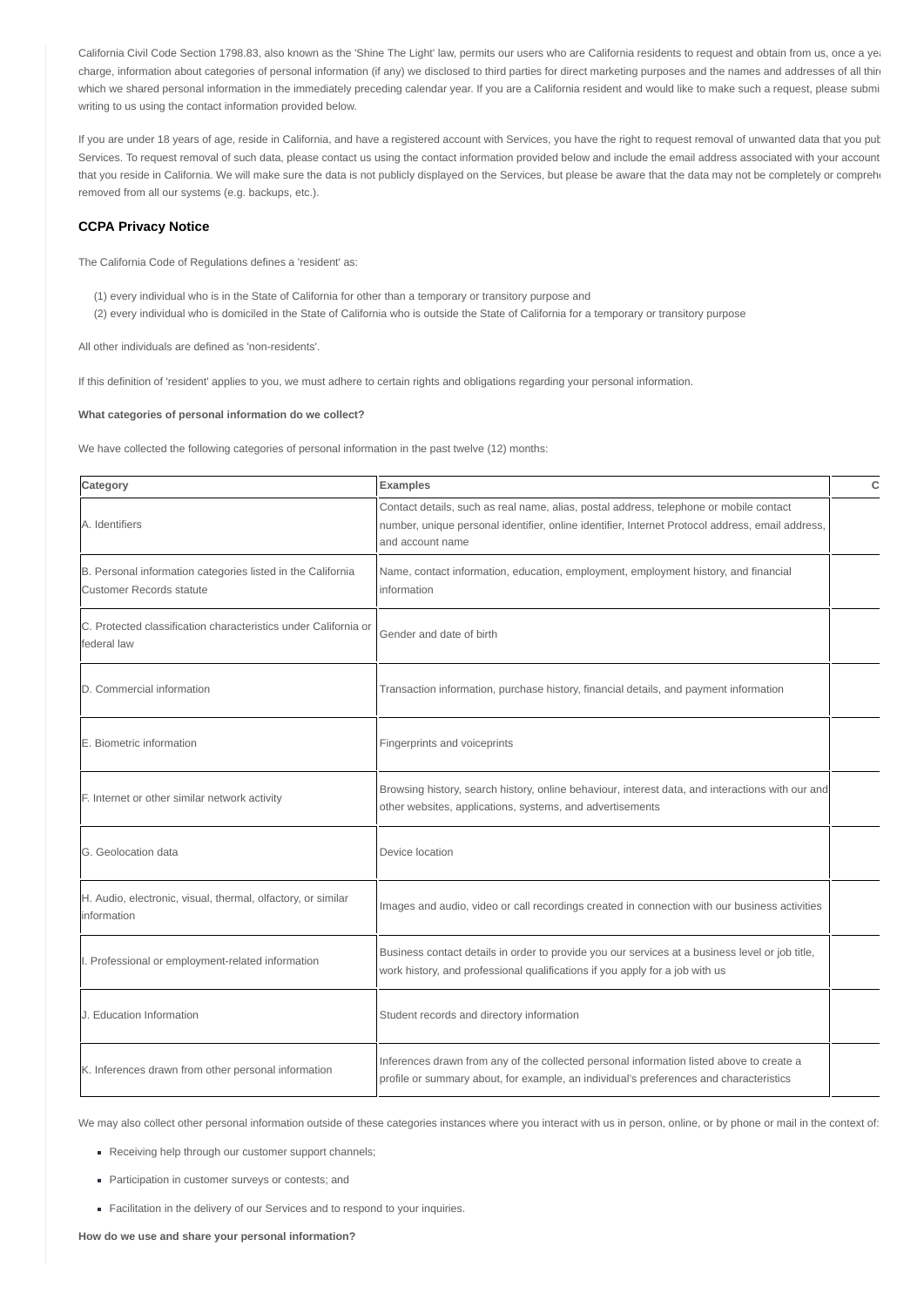More information about our data collection and sharing practices can be found in this privacy notice.

You may contact us by email at info@ieso2022.com, or by referring to the contact details at the bottom of this document.

If you are using an authorised agent to exercise your right to opt out we may deny a request if the authorised agent does not submit proof that they have been validly at on your behalf.

#### **Will your information be shared with anyone else?**

We may disclose your personal information with our service providers pursuant to a written contract between us and each service provider. Each service provider is a fo that processes the information on our behalf.

We may use your personal information for our own business purposes, such as for undertaking internal research for technological development and demonstration. Thi considered to be 'selling' of your personal information.

\_has not disclosed or sold any personal information to third parties for a business or commercial purpose in the preceding twelve (12) months. personal information in the future belonging to website visitors, users, and other consumers.

#### **Your rights with respect to your personal data**

#### Right to request deletion of the data — Request to delete

You can ask for the deletion of your personal information. If you ask us to delete your personal information, we will respect your request and delete your personal inform certain exceptions provided by law, such as (but not limited to) the exercise by another consumer of his or her right to free speech, our compliance requirements resulti obligation, or any processing that may be required to protect against illegal activities.

#### Right to be informed — Request to know

Depending on the circumstances, you have a right to know:

- whether we collect and use your personal information;
- the categories of personal information that we collect;
- the purposes for which the collected personal information is used;
- whether we sell your personal information to third parties;
- the categories of personal information that we sold or disclosed for a business purpose;
- the categories of third parties to whom the personal information was sold or disclosed for a business purpose; and
- the business or commercial purpose for collecting or selling personal information.

In accordance with applicable law, we are not obligated to provide or delete consumer information that is de-identified in response to a consumer request or to re-identif to verify a consumer request.

#### Right to Non-Discrimination for the Exercise of a Consumer's Privacy Rights

We will not discriminate against you if you exercise your privacy rights.

#### Verification process

Upon receiving your request, we will need to verify your identity to determine you are the same person about whom we have the information in our system. These verifi require us to ask you to provide information so that we can match it with information you have previously provided us. For instance, depending on the type of request you may ask you to provide certain information so that we can match the information you provide with the information we already have on file, or we may contact you throug communication method (e.g. phone or email) that you have previously provided to us. We may also use other verification methods as the circumstances dictate.

We will only use personal information provided in your request to verify your identity or authority to make the request. To the extent possible, we will avoid requesting ad information from you for the purposes of verification. However, if we cannot verify your identity from the information already maintained by us, we may request that you additional information for the purposes of verifying your identity and for security or fraud-prevention purposes. We will delete such additionally provided information as s verifying you.

#### Other privacy rights

- You may object to the processing of your personal information.
- You may request correction of your personal data if it is incorrect or no longer relevant, or ask to restrict the processing of the information.
- You can designate an authorised agent to make a request under the CCPA on your behalf. We may deny a request from an authorised agent that does not subm have been validly authorised to act on your behalf in accordance with the CCPA.
- You may request to opt out from future selling of your personal information to third parties. Upon receiving an opt-out request, we will act upon the request as soo possible, but no later than fifteen (15) days from the date of the request submission.